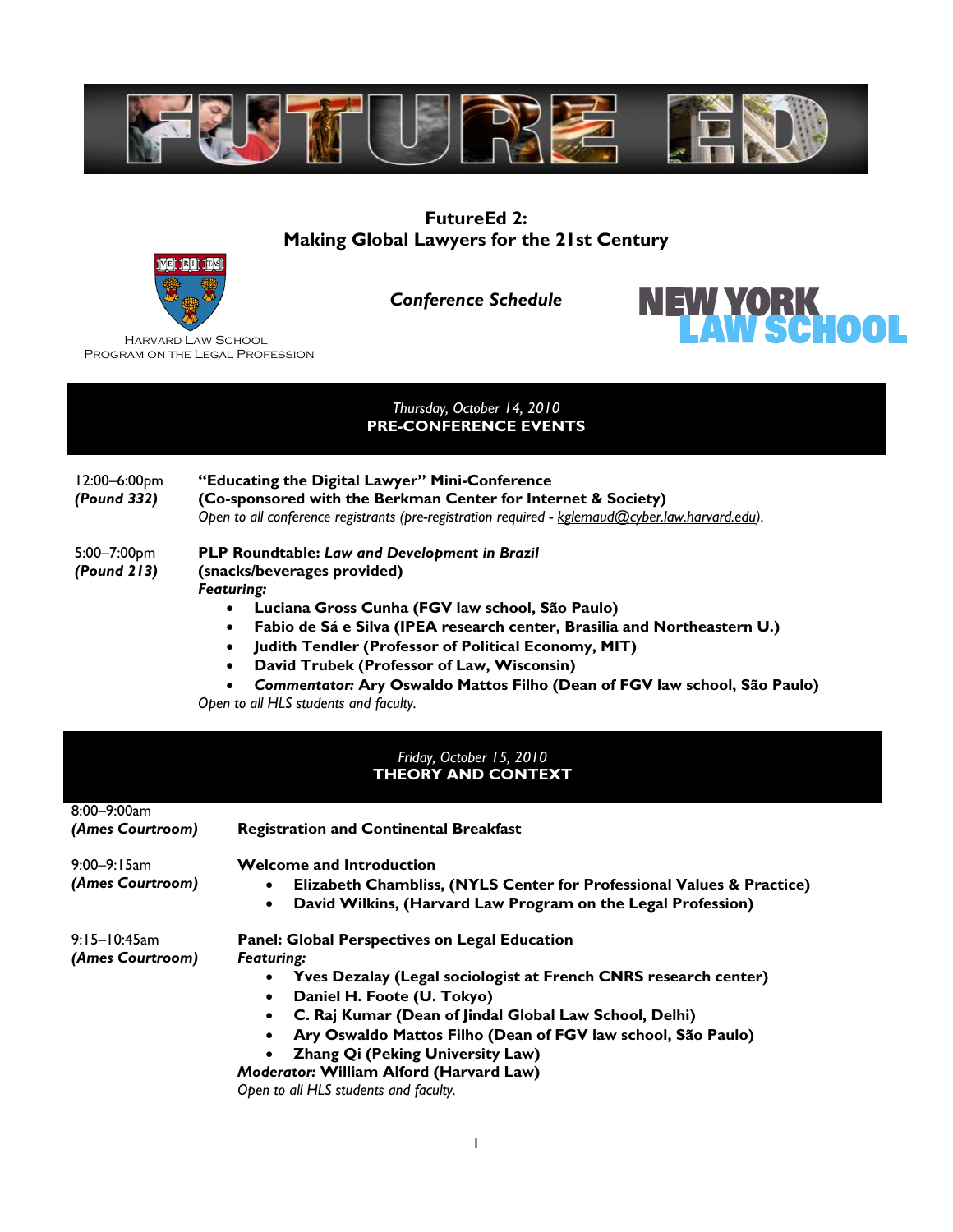| 10:45-11:00am                        | <b>Break</b>                                                                                                                                                                                                                                                                                                                                                                                                                                                                                               |
|--------------------------------------|------------------------------------------------------------------------------------------------------------------------------------------------------------------------------------------------------------------------------------------------------------------------------------------------------------------------------------------------------------------------------------------------------------------------------------------------------------------------------------------------------------|
| II:00am-12:30pm<br>(Ames Courtroom)  | <b>Panel: Cross-Professional Comparison</b><br><b>Featuring:</b><br>Jules Dienstag (Dean of Medical Education, Harvard Medical)<br>$\bullet$<br><b>Rakesh Khurana (Harvard Business)</b><br>$\bullet$<br>Chris McKenna (Novak Druce Center for PSFs, Oxford Business)<br>$\bullet$<br>Andrew von Nordenflycht (Simon Fraser U., Vancouver)<br>Moderator: Ashish Nanda (Harvard Law/Program on the Legal Profession)<br>Open to all HLS students and faculty.                                               |
| 12:45-2:00pm<br>(Ropes Gray Room)    | <b>Lunch and Keynote</b><br>Chris Kenny (CEO, U.K. Legal Services Board)<br>Open to HLS faculty and a limited number of HLS students (pre-registration required:<br>PLPEvents@law.harvard.edu).                                                                                                                                                                                                                                                                                                            |
| $2:15 - 3:45$ pm<br>(Ames Courtroom) | Panel: The Regulators Weigh In<br><b>Featuring:</b><br>Walter Jones (U.S. Rep. to African Development Bank)<br>Gopal Subramanium (Solicitor General and head of Bar Council of India)<br>$\bullet$<br>Stephen Zack (American Bar Ass'n President)<br>$\bullet$<br>Moderator: Todd Rakoff (Harvard Law)<br>Open to all HLS students and faculty.                                                                                                                                                            |
| 3:45-4:00pm                          | <b>Break</b>                                                                                                                                                                                                                                                                                                                                                                                                                                                                                               |
| 4:00-5:45pm<br>(Ames Courtroom)      | Panel: Globalization, Lawyers and Emerging Economies - A Theoretical Synthesis<br>Luciana Gross Cunha (FGV law school, São Paulo)<br>$\bullet$<br>Marc Galanter (Wisconsin Law)<br>$\bullet$<br>Sida Liu (Wisconsin Law)<br>$\bullet$<br>Fabio de Sá e Silva (IPEA research center, Brasilia and Northeastern U.)<br>$\bullet$<br>David Trubek (Wisconsin Law)<br>David Wilkins (Harvard Law Program on the Legal Profession)<br>Moderator: Mark Wu (Harvard Law)<br>Open to all HLS students and faculty. |
| 6:00-7:00pm<br>(Found 213)           | <b>Reception</b><br>Open to all HLS students and faculty.                                                                                                                                                                                                                                                                                                                                                                                                                                                  |
| 7:00-9:30pm<br>(Ropes Gray Room)     | <b>Dinner and Keynote</b><br>Martha Minow (Dean, Harvard Law)<br>Open to HLS faculty and a limited number of HLS students (pre-registration required:<br>PLPEvents@law.harvard.edu).                                                                                                                                                                                                                                                                                                                       |

### *Saturday, October 16, 2010*  **PROPOSALS FOR REFORM**

| 7:30–8:00am      | <b>Continental Breakfast</b>                                      |
|------------------|-------------------------------------------------------------------|
| $($ Pound $101)$ |                                                                   |
| 8:00–9:00am      | <b>Professional Development Proposals</b>                         |
| (Pound 101)      | <b>Moderator: William Lee (Co-Managing Partner of WilmerHale)</b> |